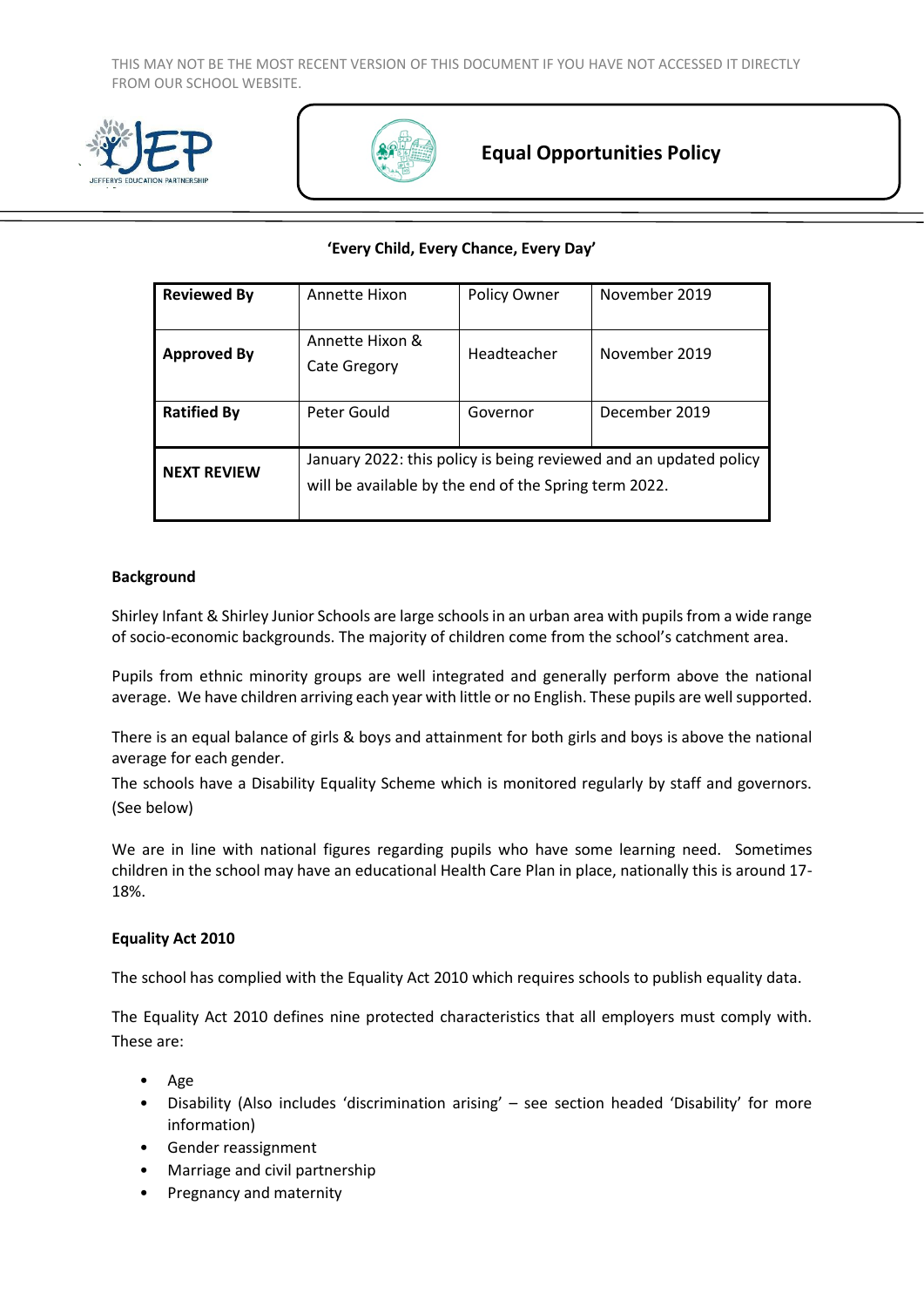THIS MAY NOT BE THE MOST RECENT VERSION OF THIS DOCUMENT IF YOU HAVE NOT ACCESSED IT DIRECTLY FROM OUR SCHOOL WEBSITE.

- Race
- Religion or belief
- Sex (Also includes 'sexual harassment')
- Sexual orientation

In the Equality Act, no one protected characteristic has a higher priority than any other. In accordance with the Equality Act the school upholds that discrimination claims can be made on the grounds of:

- 1. a single protected characteristic for example, because an employee is female
- 2. a number of single, but unrelated, characteristics for example because an employee is female and also because she is of a particular age (in these situations, each characteristic would be considered separately).

Under the Equality Act, there are four main types of discrimination:

- Direct discrimination
- Indirect discrimination
- Harassment
- Victimisation.

No minimum length of continuous employment for staff is necessary for a discrimination claim to be made to an employment tribunal. Protection starts from when a role is advertised through to the last day of employment and beyond to include references.

The schools monitor equal opportunities for pupils across a range of aspects; -

- attainment,
- participation in school activities,
- learning support,

Ofsted 2016 reported that in the Infant School 'In addition, you ensure that pupils with English as an additional language achieve very well. Overall, pupils' achievement in reading, writing and mathematics is good'.

Ofsted 2017 reported that in the Junior School 'Pupils from minority ethnic groups are articulate about their learning. They have positive attitudes and make good progress. By the time pupils leave the school, almost all are on track to achieve or exceed the standard expected for their age.'

Current objectives Infants; -

- Increase attainment for EAL children who are working within our lowest 20% in reading, writing and mathematics across KS1 so that they are in line with those found nationally by July 2020.
- To continue to ensure SEN support pupils make expected progress across the key stage as a result of well targeted support by July 2020.
- To continue improving attendance of EAL families with a particular focus on persistent lateness to above 95% by July 2021.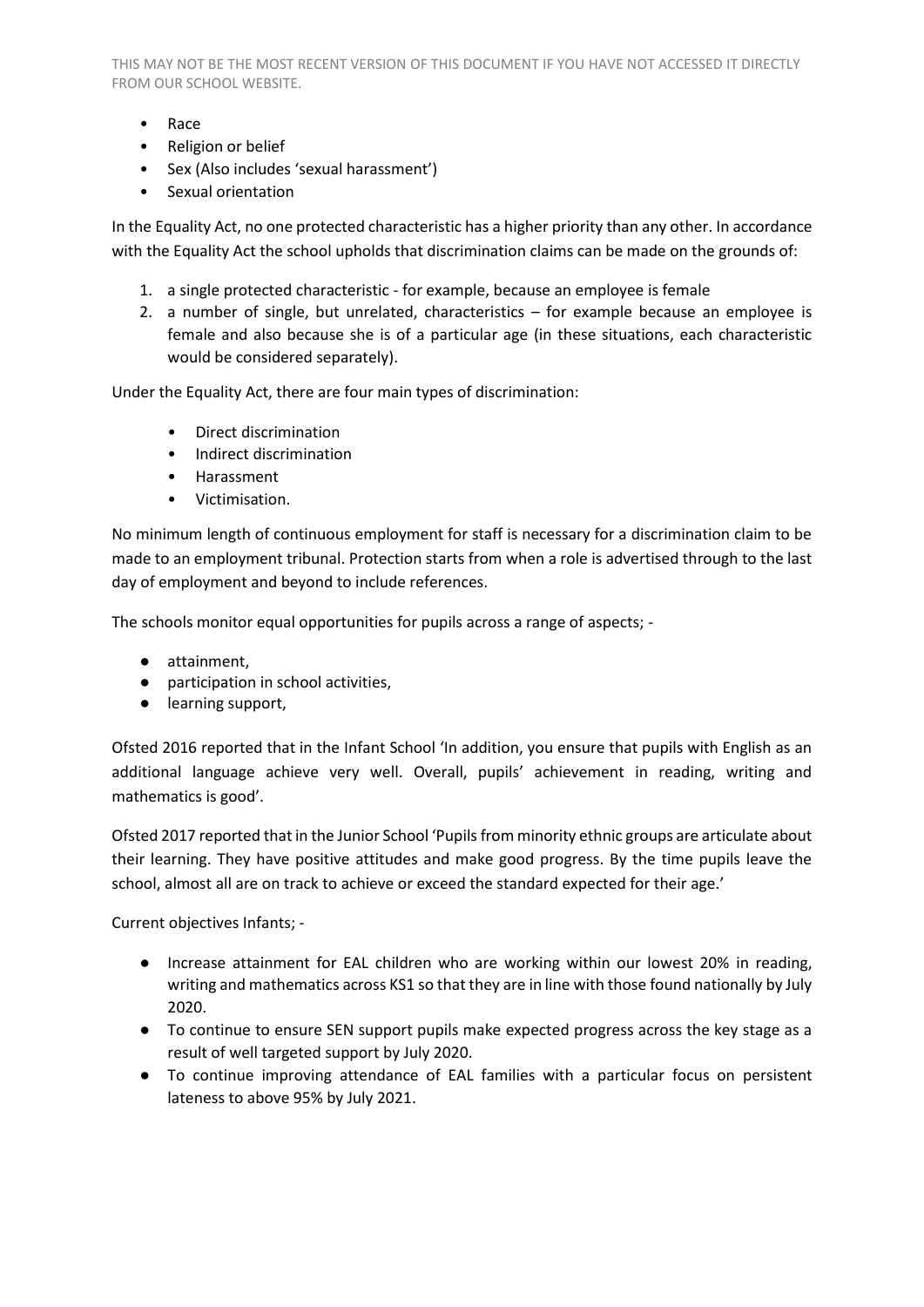Current objectives Juniors; -

- Increase progress rates of progress for pupils who are disadvantaged in maths across KS2 so that these are in line with those found nationally by July 2022.
- Ensure SEN support pupils make expected progress across the key stage as a result of well targeted support by July 2022.
- To widen the participation in home learning from families of a range of backgrounds and circumstances, in the event of a partial or full lockdown. Ensure access to activities and resources, support the full range of home set ups and languages by 2022.
- To improve attendance of pupils with SEN support to above 95% by July 2022.

## **Aims**

Shirley Infant & Junior Schools aim to provide equality and excellence for all in order to promote the highest possible standards of attainment. Care for each other is an overarching value which underpins all we do. Inclusion applies to all members of the school community: pupils, staff, governors, parents/carers and wider community. We recognise that equal opportunities for pupils are inextricably linked with equal opportunities for staff. The adults in the schools' act as role models for pupils and are more likely to promote equal opportunities for pupils if they experience these opportunities themselves.

Our schools' vision is **EVERY CHILD, EVERY CHANCE, EVERY DAY.** Our schools create memories. Our curriculum captivates, challenges and is constantly evolving. We nurture every child to believe in themselves and give them opportunities to discover their endless potential. Each member of our community celebrates individuality and respects diversity. We prepare our learners with the skills to be creative, future thinkers who will be responsible and ready to make a positive contribution to our ever changing world.

These values are designed to ensure that the school meets the needs of all adults and children, taking account of differences in ethnicity, culture, gender, religion, language, age, ability, family circumstances, sexual orientation, linguistic background, disability and social circumstances. It is important to us that in this school we meet the diverse needs of pupils to ensure inclusion for all and that all pupils are prepared for full participation in a diverse society that is multi-ethnic and inclusive.

Inclusion is a right to be included. We believe in the principle that inclusion is the right for all children. We ensure that every child:

- 1. Has equal chance to learn and develop
- 2. Has the opportunity to participate equally
- 3. Is given opportunity to communicate in their preferred format
- 4. Has their individual needs known and met
- 5. Feels safe and know they belong
- 6. Is valued as a unique individual
- 7. Feels strong and confident about their identity.

#### **Commitment to Disability Equality**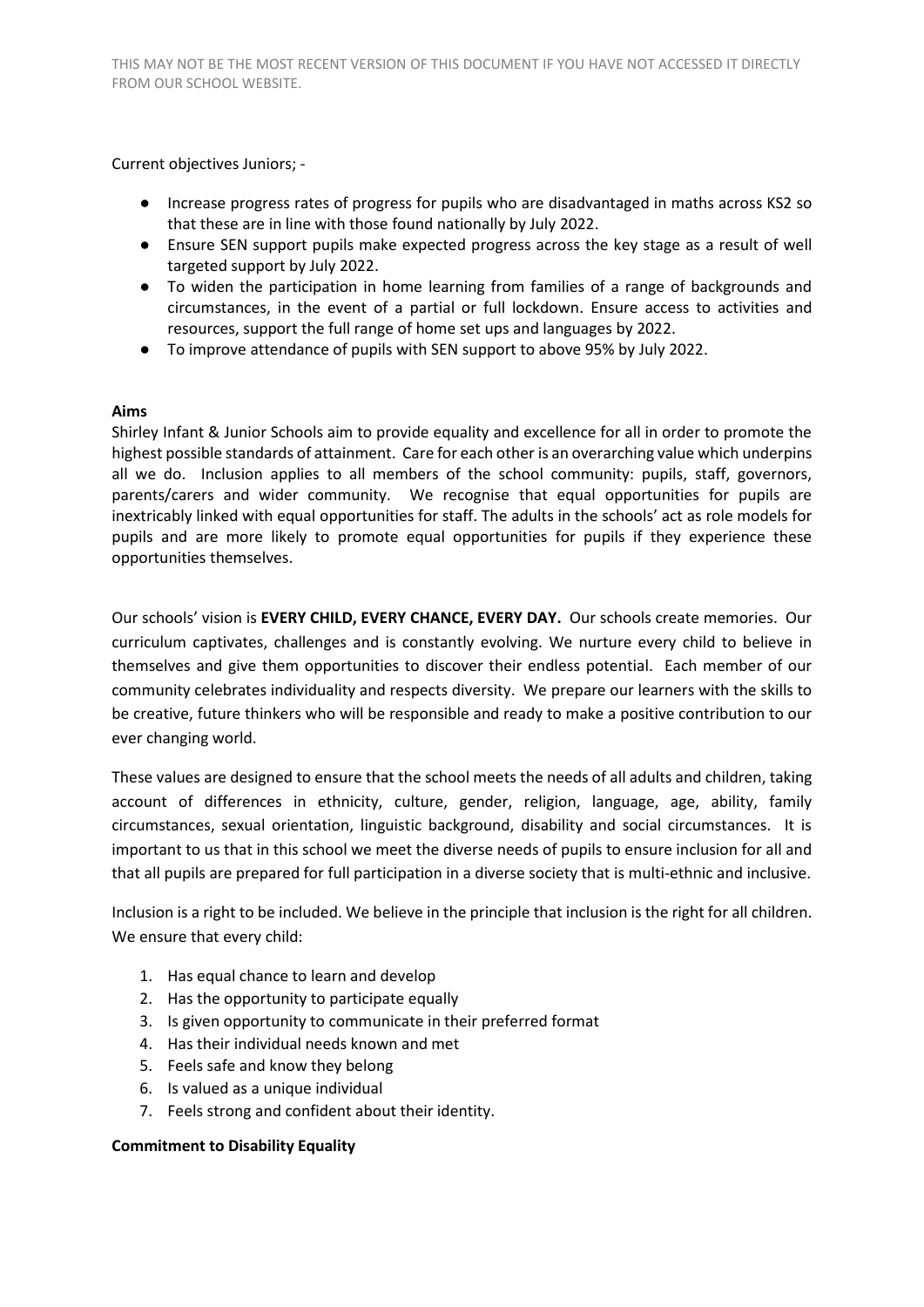Shirley Infant & Shirley Junior schools are committed to carrying out the duties of the Disability Discrimination Act (DDA) in particular; -

- to promote equality of opportunity between disabled persons and other persons
- to eliminate discrimination that is unlawful under the DDA
- to eliminate harassment of disabled persons that is related to their disabilities
- to promote positive attitudes towards disabled persons
- to encourage participation by disabled persons in public life
- to take steps to take account of disabled persons' disabilities

According to the **The Equality Act 2010** the definition of a disabled person is: - **a disability is a physical or mental impairment which has a substantial and long-term adverse effect on your ability to carry out normal day- to- day activities**

Our Accessibility plan aims to:

- Promote access to curriculum activities and other learning opportunities for all children who have disabilities
- Make available information to disabled persons in alternative formats
- To take reasonable steps to adapt the environment to cater for the needs of disabled children and adults

## **Commitment to Race Equality**

- Shirley Infant & Shirley Junior schools are committed to carrying out the duties of the Race Relations legislation (Race Relations (Amendment Act 2000) in particular; -
- To eliminate unlawful racial discrimination.
- To promote equality of opportunity.
- To promote good relations between people from different social groups.

# Our aims are to

- ensure that all pupils and staff are encouraged and able to achieve to their potential
- respect and value differences between people and to prepare pupils for life in a diverse society
- be proactive in promoting good race relations and to oppose all forms of racism, racial prejudice and racial harassment
- make the school a place where everyone, irrespective of their race, colour, ethnic or national origin, feels welcomed and valued and to work with parents to promote racial equality
- ensure that an inclusive ethos is established and maintained
- be proactive in tackling and eliminating unlawful discrimination
- ensure fairness in all recruitment and selection procedures.

#### **Leadership and Management**

The schools' policies reflect a commitment to inclusion. A clear ethos is set by the governing body and the school management team and reflects the school's commitment to equality for all members of the school community. The school promotes positive and proactive approaches to valuing and respecting diversity.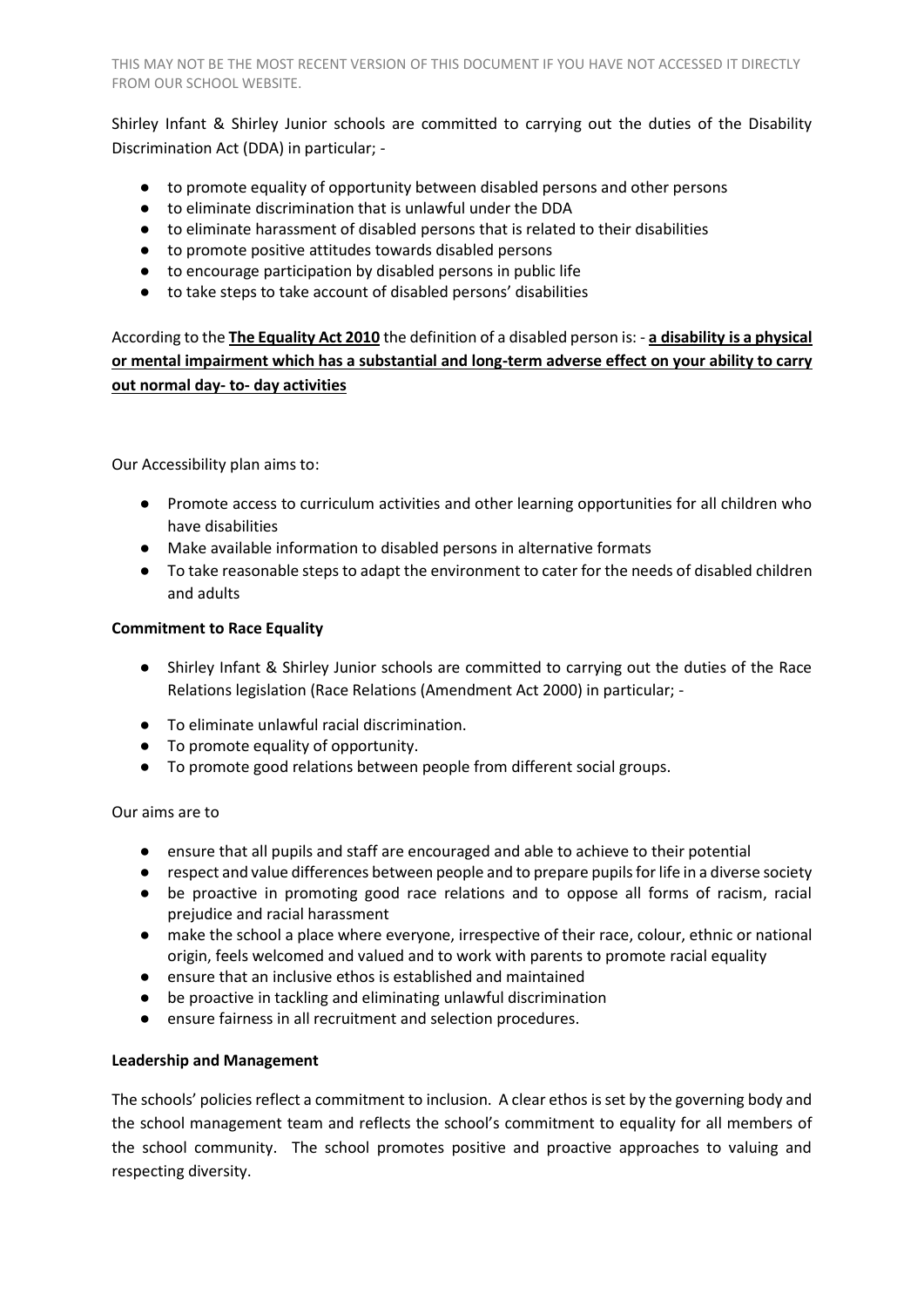The school management works in partnership with others to promote Race Equality, inclusion and oppose all forms of oppressive behaviour, prejudice and discrimination.

All staff and governors contribute to the development and review of policy documents and take steps to enable the contribution of parents. Evaluations of policies are used to identify specific actions to address equality issues. Teaching is monitored by Senior Leadership Team to ensure high expectations of all groups of pupils and individuals and compliance with ethos of inclusion.

Resources are targeted according to need and monitored to ensure that everyone receives their curriculum entitlement.

## **School Ethos**

Shirley Infant & Shirley Junior schools oppose all forms of racism, harassment, prejudice and discrimination and publicly support diversity. The schools actively promote good personal and community relations. Diversity is recognised as having a positive role to play within the schools.

Staff foster a positive atmosphere of mutual respect and trust among all pupils. Children are encouraged to participate in tasks with no reference to their gender, for example girls play with construction toys and boys play with dolls. The schools cater for the dietary and dress requirements of different religious groups. Pupils and staff celebrate festivals and other events relevant to particular faiths and children are actively encouraged to understand them. Achievement of all groups of pupils is celebrated in classes and in school assemblies and staff ensure that the success of all children is recognised.

Clear procedures are in place (Behaviour policy, Anti Bullying policy and in escalated purpose the Safeguarding policy) to ensure that staff deal with all forms of intolerant behaviour, bullying and harassment promptly, firmly and consistently led by our Restorative Practice.

All staff, both teaching and non-teaching are responsible for:

- Being vigilant in all areas of our school for any type of harassment or bullying
- Dealing effectively with all incidents from overt name-calling to the subtler forms of victimisation caused by perceived differences
- Identifying and challenging bias and stereotyping within the curriculum and in the school's culture
- Promoting equality and good relations and not discriminate on grounds of race, gender, gender reassignment, religion, age and sexual orientation
- Promoting an inclusive curriculum and whole school ethos which reflects our diverse society
- Keeping up to date with equality legislation, development and issues by attending relevant training and accessing information from appropriate sources
- Reporting concerns on CPOMs system

However, employers should be aware that 'harassment' is covered under the Equality Act and a harassment claim can be made to an employment tribunal, whereas a claim of 'bullying' cannot be taken to a tribunal because it is not related to a protected characteristic. While the unwanted behaviours that constitute bullying and harassment are the same, harassment is behaviour related to a protected characteristic, with the exception of sexual harassment. Sexual harassment is unwanted conduct that is of a sexual nature and/or relates to the protected characteristics of sex and/or gender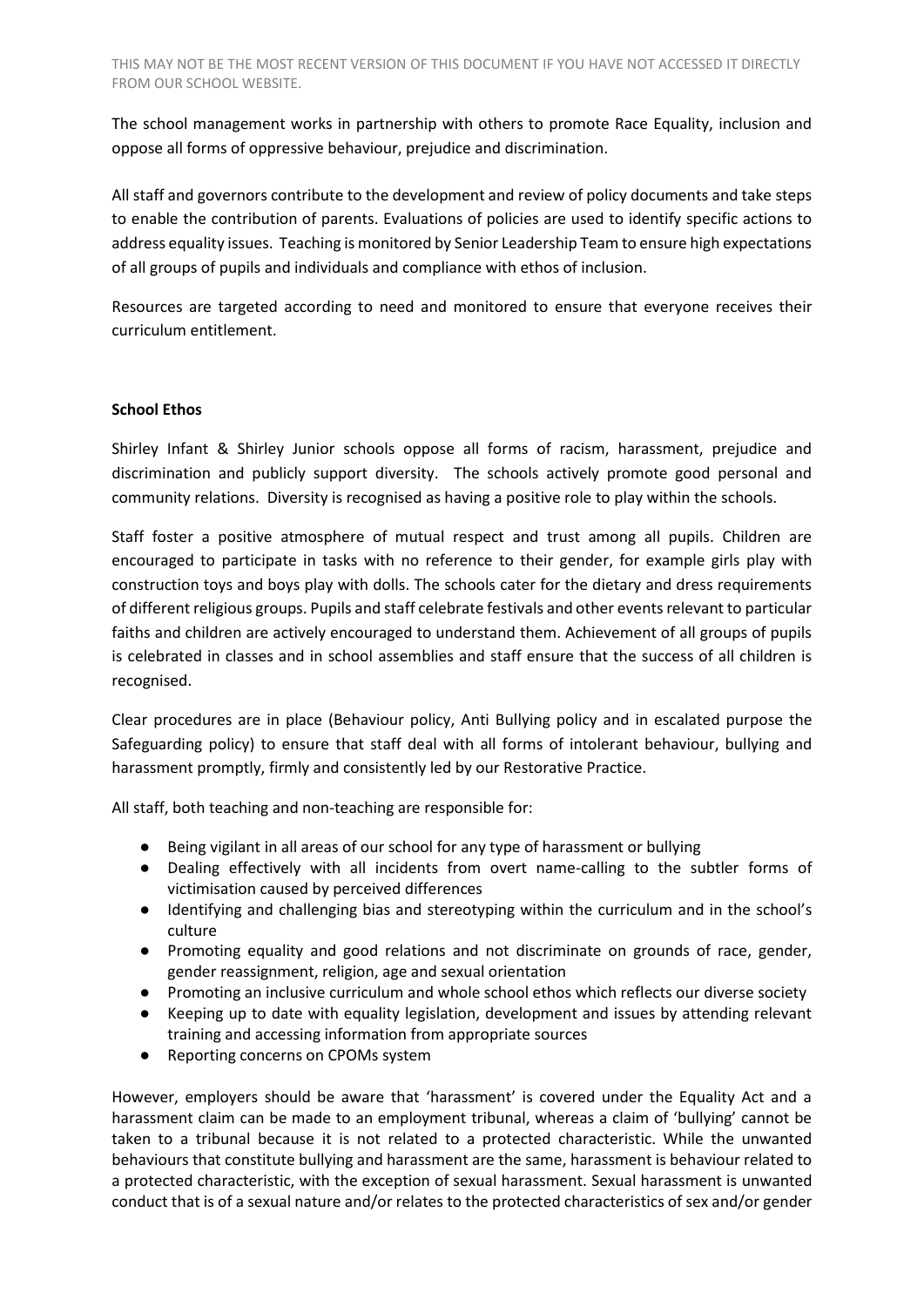reassignment. There can be circumstances where an employee might experience conduct amounting to both bullying and harassment, with the bullying part of the behaviour not related to a protected characteristic, and the harassment part of the behaviour related to a protected characteristic. Employers have a legal 'duty of care' for all their employees, are usually responsible for the acts of their employees and are accountable for taking all reasonable steps to prevent both bullying and harassment. In an extreme case, where bullying and harassment caused an employee to become ill, an employer might face a civil claim under common law. Acas characterises bullying as offensive, intimidating, malicious or insulting behaviour, or an abuse or misuse of power through ways that undermine, humiliate, denigrate or injure the recipient.

## **Admissions and Attendance**

The admissions process is monitored to ensure that it is administered fairly and consistently to all pupils.

Comprehensive information about pupils' ethnicity, first language(s), religion, disabilities, physical needs, diet etc. is included or requested on all admission forms. Parents are asked to inform us of their own disabilities if they choose to do so, in order for us to ensure that they have appropriate access to information.

Provision is made for leave of absence for religious observance, which includes staff as well as pupils. See Attendance Policy.

## **Curriculum**

Curriculum planning takes account of the needs of all pupils and is reviewed to ensure that it is free from bias of access, delivery and content. The schools aim to raise children's awareness through cross curricular activities of the diversity of customs and cultures and to encourage respect and understanding of these differences.

The schools monitor and evaluate their effectiveness in providing an appropriate curriculum for pupils of all backgrounds. Each area of the curriculum is planned to incorporate the principles of equality and promotes positive attitudes to diversity. All subjects contribute to the spiritual, moral, social and cultural development of all pupils.

Adaptations to curriculum or resources, and extra support are made available to pupils with disabilities to enable them to have inclusive access to the whole curriculum, school activities and learning experiences.

The content of the curriculum reflects and values diversity. It encourages staff and pupils to explore bias and to challenge prejudice and stereotypical ideals exhibited in language, behaviour, and attitudes which might limit children's achievement.

Extra-curricular activities and special events cater for the interests and capabilities of all pupils and take account of parental concerns related to religion and culture. Some funding is made available to enable disadvantaged children to participate in extra-curricular activities.

# **Teaching and Learning**

Teachers ensure that the classroom is an inclusive environment in which pupils feel all their contributions are valued. All pupils have access to the mainstream curriculum and teachers take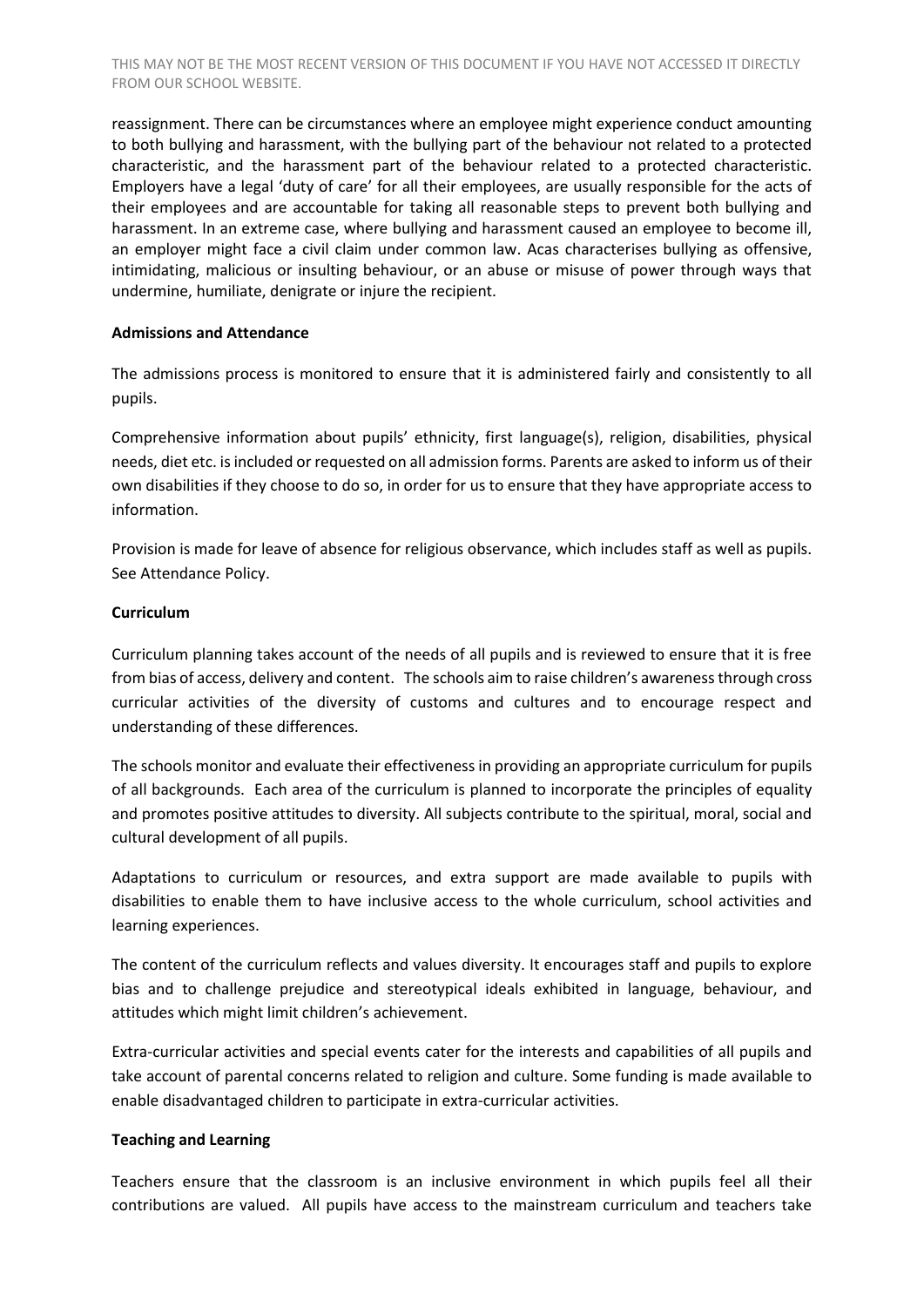positive steps to include groups or individuals by providing adapted resources or extra support where appropriate. Pupil grouping in the classroom is planned and varied and contributes to inclusion of all.

Pastoral support takes account of cultural, religious and ethnic differences.

The schools use a wide range of access strategies for pupils learning English as an additional language including the support of bilingual assistants to support pupils and their families. The use of community languages is encouraged and support is in place where possible so that children may use home language in school.

Staff raise awareness of pupils to equal opportunities issues during assemblies, class discussions, and religious education and P.S.H.E. lessons. These lessons include discussions about being the same or different from others and challenge stereotypes. Strenuous efforts are made to ensure that the school and its curriculum are equally accessible to all parents and pupils. All pupils should be encouraged to work collaboratively and independently, irrespective of differences. We help all pupils to understand the world in which they live and the interdependence of individuals, groups, nations and the environment.

Role play areas include dolls and dressing up clothes from different cultures and sexes. When choosing books, resources and displays, efforts are made to achieve a variety of positive role models and reflect the cultural diversity of the school. When choosing art or music, examples are taken from different cultures, religions, festivals and languages. We endeavour to learn more about the lives, cultures and out of school activities of our pupils in order to be sensitive to their needs.

Where religion is concerned:

A variety of religions are explored and respected. It is also recognised that some families are not religious. (See Religious Education Policy for details.)

Where gender is concerned: Gender stereotypes are challenged and we do not make assumptions about the interests and aptitudes of girls and boys. Boys and girls should not be entered separately in registers, class lists, etc. except for the purposes of monitoring, or where stipulated by the DfE. Boys and girls should not be lined up separately and girls should never be used to separate boys. Games such as netball and football should be open to both sexes and support may need to be given to those pupils who experience peer group pressure not to take part. Drama lessons should incorporate, where appropriate, the reversal of traditional gender roles. The expectations of boys and girls should be expanded by focussing occasionally on people who do non-traditional jobs, e.g. male nurse, female bus driver. We show awareness of differences in our teaching of boys and girls.

Where racism is concerned: We follow HAMWIC Guidelines and the Heads of school oversees this area of work. (See Race Equality Section.)

Where cultural diversity is concerned: We endeavour to demonstrate the cultural diversity of our school community. We are aware that all subject areas can have a multicultural perspective and ensure that this is reflected in the multicultural elements identified in all medium and short term planning.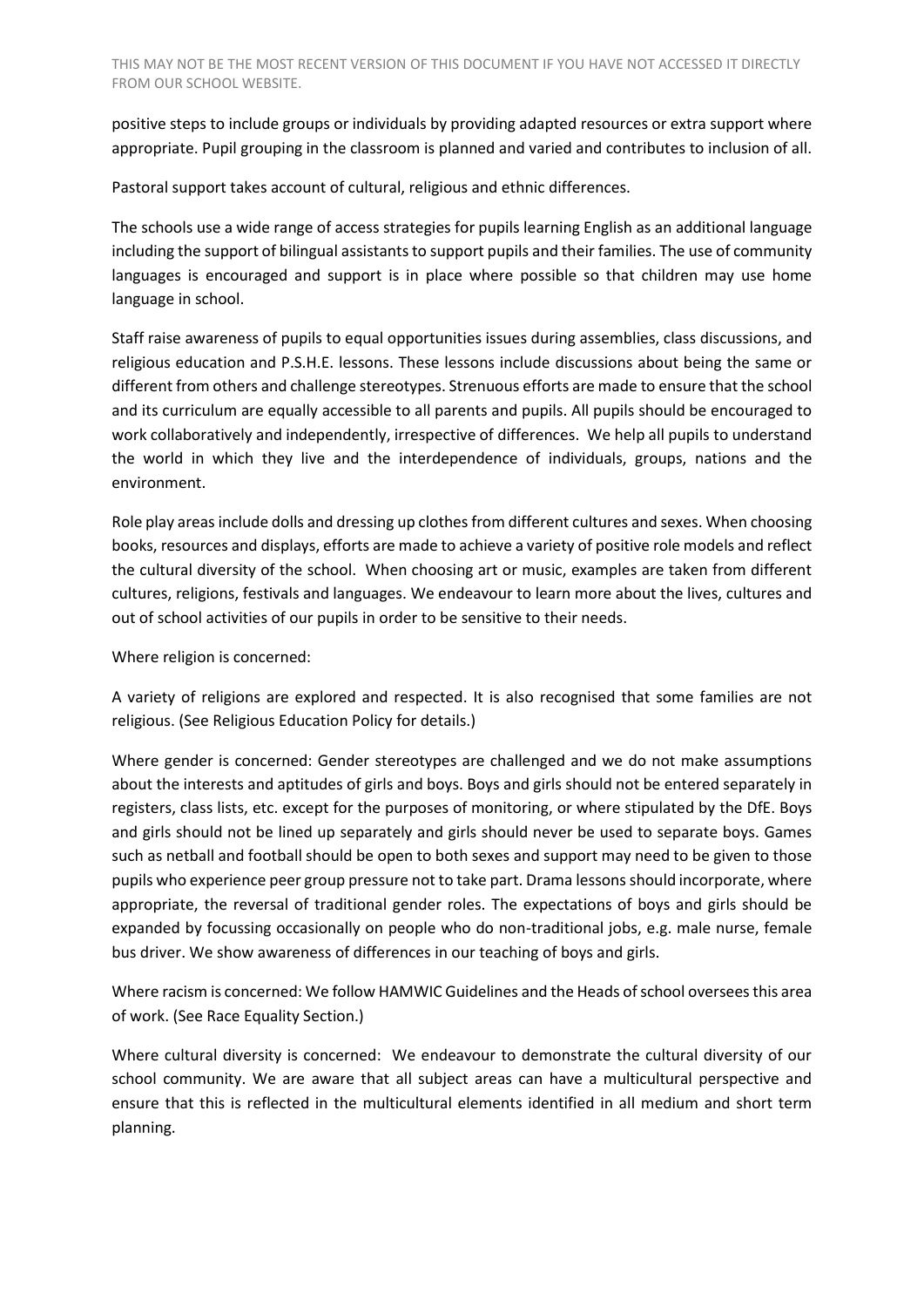Where ability is concerned: The needs of all pupils will be met through differentiation of the curriculum. (See Able Pupils, Special Educational Needs, Teaching and Learning Policy and Subject Guidelines for details.)

Where physical disability is concerned: We make every effort to accommodate children within the limitations of our building. The governing body seeks to improve access and facilities. We seek to ensure equal access to the curriculum for all pupils.

Where family circumstances are concerned: We recognise that many of our pupils come from homes that do not contain both parents. We try to ensure equality of access to residential visits, musical instruments, off-site activities, etc. through our Charging Policy.

Where sexual orientation is concerned: We challenge prejudice and insulting behaviour. We are a Stonewall trained school and educate our pupils to understand and tackle homophobic, bi-phobic and transphobic bullying.

## **Assessment, Pupil Achievement and Progress**

All pupils and staff have the opportunity to achieve to their highest standards. The schools ensure that assessment and performance related pay is free of gender, cultural and social bias, and that assessment methods are valid.

The monitoring and analysing of pupil and staff performance by gender, ethnicity, disadvantaged pupils and disability enables the identification of groups of pupils where there are patterns of underachievement. The school ensures that action is taken to counter this.

Staff have very high expectations of all pupils and they continually challenge them to extend their learning and achieve higher standards. The school recognises and values all forms of achievement.

All pupils have full opportunities to demonstrate what they know, understand and can do and therefore, benefit from assessment, which summarises what they have learnt. Information from assessment is used to inform future learning and staff use a range of methods and strategies to assess pupils' progress.

#### **Behaviour, Discipline and Exclusions**

The schools expect high standards of behaviour from all pupils and strategies are in place which promote and value positive behaviour (See behaviour policy). The staff recognise their responsibilities in preparing young people for life in our culturally diverse society and showing, by example, the value of respect for each other, as well as self-respect.

The school's procedures for disciplining pupils and managing behaviour are fair and applied equally to all. It is recognised that cultural background may affect behaviour. The school takes this into account when dealing with incidents of unacceptable behaviour and all staff operate consistent systems of rewards and discipline.

**Pupils, staff and parents are aware of procedures for dealing with harassment. Language or behaviour, which is racist, sexist, homophobic or potentially damaging to any minority group, is always unacceptable. In accordance with the Anti Bullying and Behaviour Policy all forms of harassment are recorded, followed up and monitored by school staff and overseen by the senior leadership team.**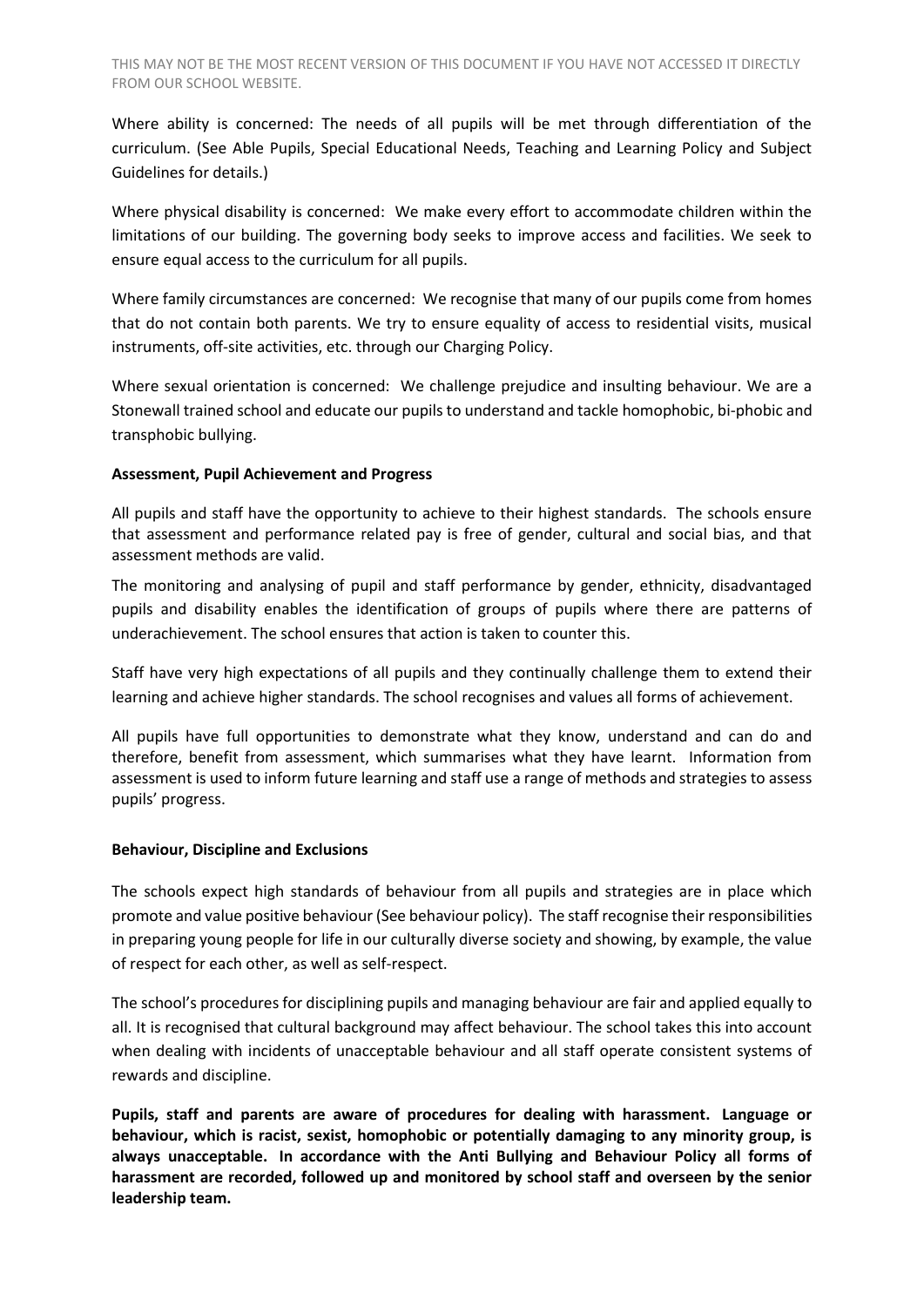## **Partnership with Parents and the Community / Community Cohesion**

The schools work towards a society in which there is a common vision and sense of belonging by all communities and in which the diversity of people's backgrounds is valued, a society in which similar life opportunities are available to all and a society in which strong positive relationships exist and continue to be developed in school, the workplace and wider community.

The schools work in partnership with parents and the community to develop positive attitudes to diversity and to address specific incidents.

The schools aim to make meetings for parents accessible for all. Parental involvement is monitored to ensure as much participation of all groups as possible. At least 95% of parents/carers attend pupil progress meetings with teachers. The school works to encourage as many parents/carers as possible to attend school events such as parent/carer workshops and monitors attendance at events by different parent groups.

Information for parents/carers is becoming more accessible for all. Where possible verbal translation into languages other than English is available, and parents are often keen to support each other, particularly for parents who have may difficulty accessing information.

#### **Staffing: Recruitment and Continuing Professional Development**

Equal opportunities will be provided for all staff in our selection processes and in all management processes within the school.

The schools adhere to recruitment and selection procedures, which are fair, equal and in line with statutory duties and Hamwic Education Trust guidelines. Key staff attend Safer Recruitment training. The school ensures that our recruitment and selection procedures contribute to the prevention of employing unsuitable people to work with children.

Steps are taken to ensure that everyone associated with the school is informed of the contents of this policy. New staff are familiar with it as part of their induction programme and receive a copy in the Induction Pack.

The skills of all staff, including support and part-time staff are recognised and valued. All staff are given status and support and are encouraged to share their knowledge and expertise. Continuing professional development activities are available to support practice in relation to this policy.

Policies and procedures should benefit all employees and potential employees; whether or not they are disabled, whatever ethnic, cultural, or religious affiliation, whichever gender.

Staff, guest speakers and parents provide a wide range of role models and reflect the diversity of the local and wider community.

#### **Responsibilities**

The Governing Body and Head Teacher ensure that the school complies with all relevant equalities legislation including the duty to promote race equality, and the disability discrimination duty, and also ensures that the policy and related procedures and strategies are implemented. The Head Teacher